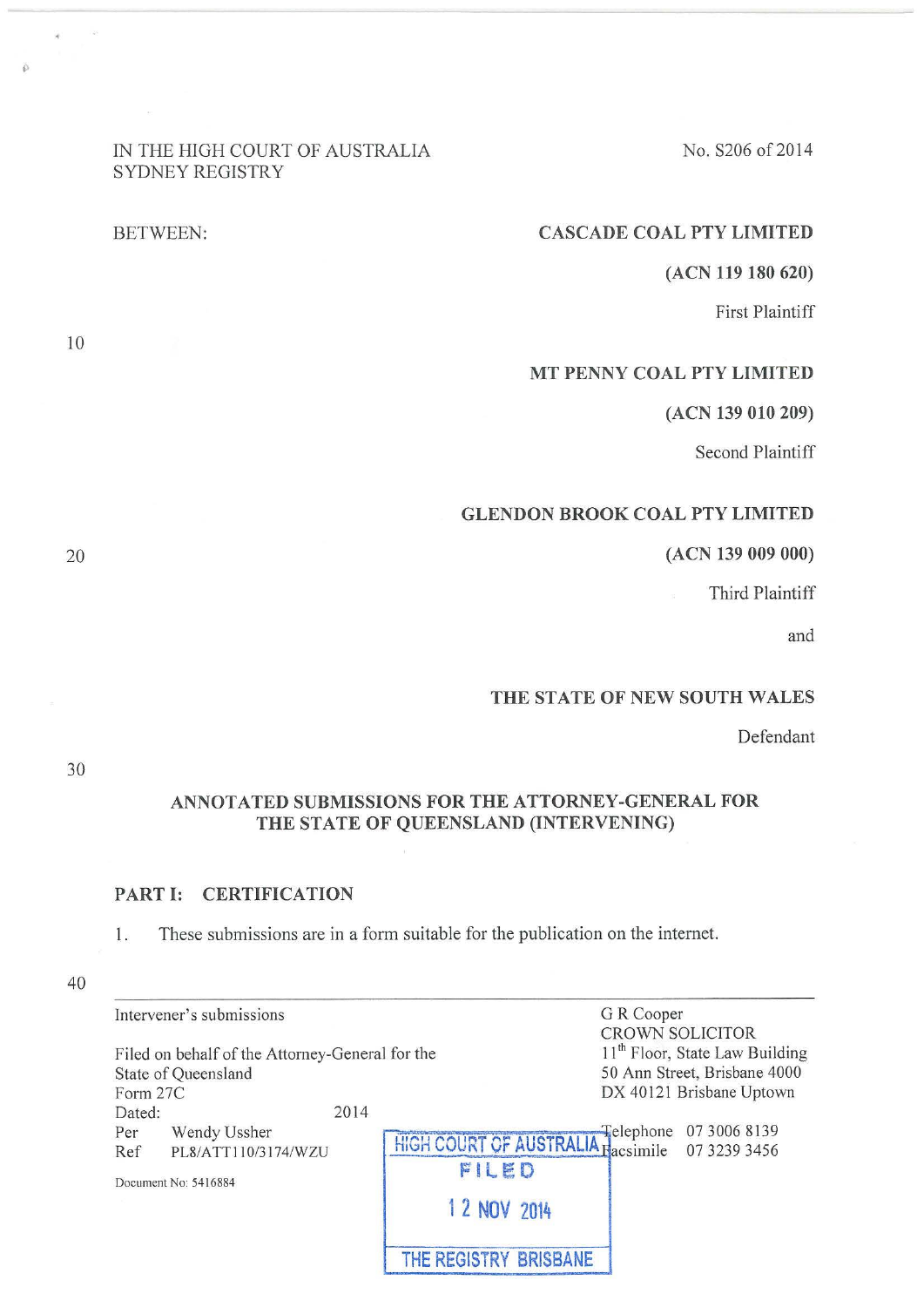## **PART II: ISSUES**

- 2. The issues are reflected in the questions for the Court's opinion, which are set out on page 15 of the Special Case. They are:
	- (a) Are clauses I to 13 of Schedule 6A to the *Mining Act 1992* (NSW), or any of them, invalid?
- 10
- (b) Is clause II of Schedule 6A to the *Mining Act 1992* (NSW) inconsistent with the *Copyright Act 1968* (Cth) and inoperative to the extent of that inconsistency?
	- (c) Who should pay the costs of this Special Case?

# **PART III: BASIS OF INTERVENTION**

20 3. The Attorney-General for the State of Queensland **("Queensland")** intervenes under s 78A of the *Judiciary Act 1903* (Cth) in support of the Defendant.

# **PART IV: WHY LEAVE TO INTERVENE SHOULD BE GRANTED**

4. Not applicable.

# **PART V: STATUTORY PROVISIONS**

30 5. Queensland adopts the defendant's statement of applicable legislative provisions.

# **PART VI: ARGUMENT**

- 6. Queensland intervenes to address questions (a) and (b) of the Special Case.
- 40 7. The plaintiff in S119 of 2014 (the *Duncan proceeding*) makes submissions *(Duncan PS)* which advance three central propositions.<sup>1</sup> The Duncan PS are addressed to propositions 1 and 2. Queensland addresses those propositions in its submissions in the Duncan proceeding *(Duncan QS).*

 $\mathbf{I}$ Duncan PS [22].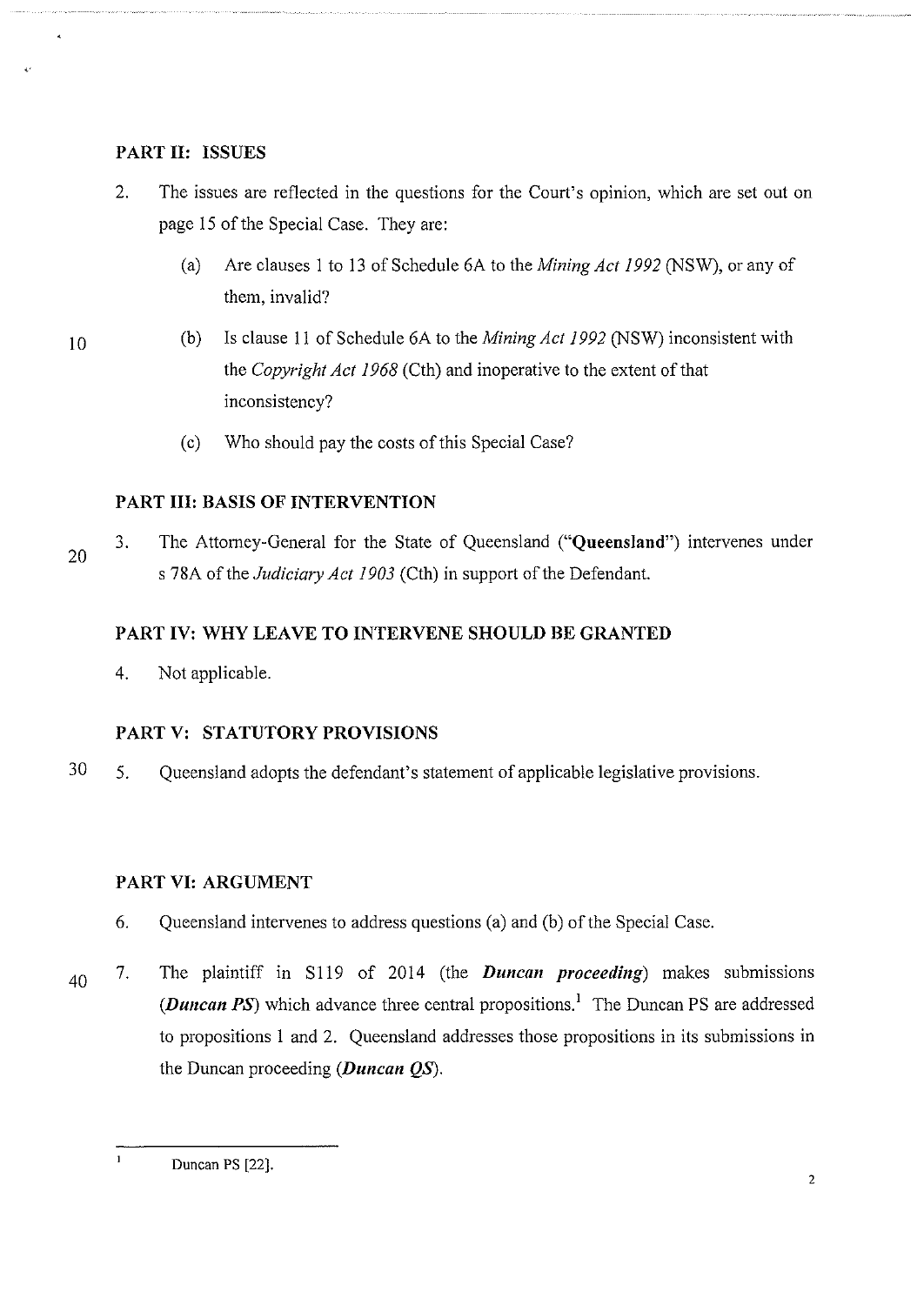- 8. The submissions of the Plaintiffs in this proceeding *(Cascade PS)* adopt the Duncan PS<sup>2</sup> Similarly, Queensland in this proceeding adopts the Duncan OS.
- 9. The Cascade PS address proposition 3 and an argument that the impugned legislation is invalid for inconsistency with the *Copyright Act 1968* (Cth). The present submissions address those matters.

# *Plaintiff proposition 3: The impugned provisions are not a law*

- 10. The Plaintiffs submit that that Schedule 6A to the *Mining Act 1992* (NSW) is not a 'law'.<sup>3</sup> This is really the obverse of the Plaintiffs' proposition 2 which is addressed in the Duncan PS.<sup>4</sup>
- 11. Queensland submits that Schedule 6A is a law, for reasons given in answering proposition 2 in the Duncan  $QS<sup>5</sup>$  and developed further below.

# *A statute made by the Parliament is a law*

- 12. The plaintiffs refer to the power of the New South Wales Parliament under s 5 of the *Constitution Act 1902* (NSW) to make laws for the peace, welfare and good government of the State in all cases whatsoever.<sup>6</sup>
- 30 13. The Parliament's powers even before the *Constitution Act* were as large and of the same nature as those of the Imperial Parliament itself.<sup>7</sup>
	- 14. Subsection 2(2) of the *Australia Act 1986* (Cth) does not affect that understanding. It provides in part that:

... the legislative powers of the Parliament of each State include all legislative powers that the Parliament of the United Kingdom might have exercised before the commencement of this Act for the peace, order and good government of that State ...

40

10

 $\overline{2}$ Cascade PS [7].

 $\mathbf 3$ Cascade PS [8](a).

 $\ddot{4}$ Duncan PS [39]-[68].  $\mathsf{s}$ 

<sup>6</sup>  Duncan QS [34]-[83].

Cascade PS [9].

 $\overline{7}$ Powell v Apollo Candle Co Ltd (1885) 10 App Cas 282.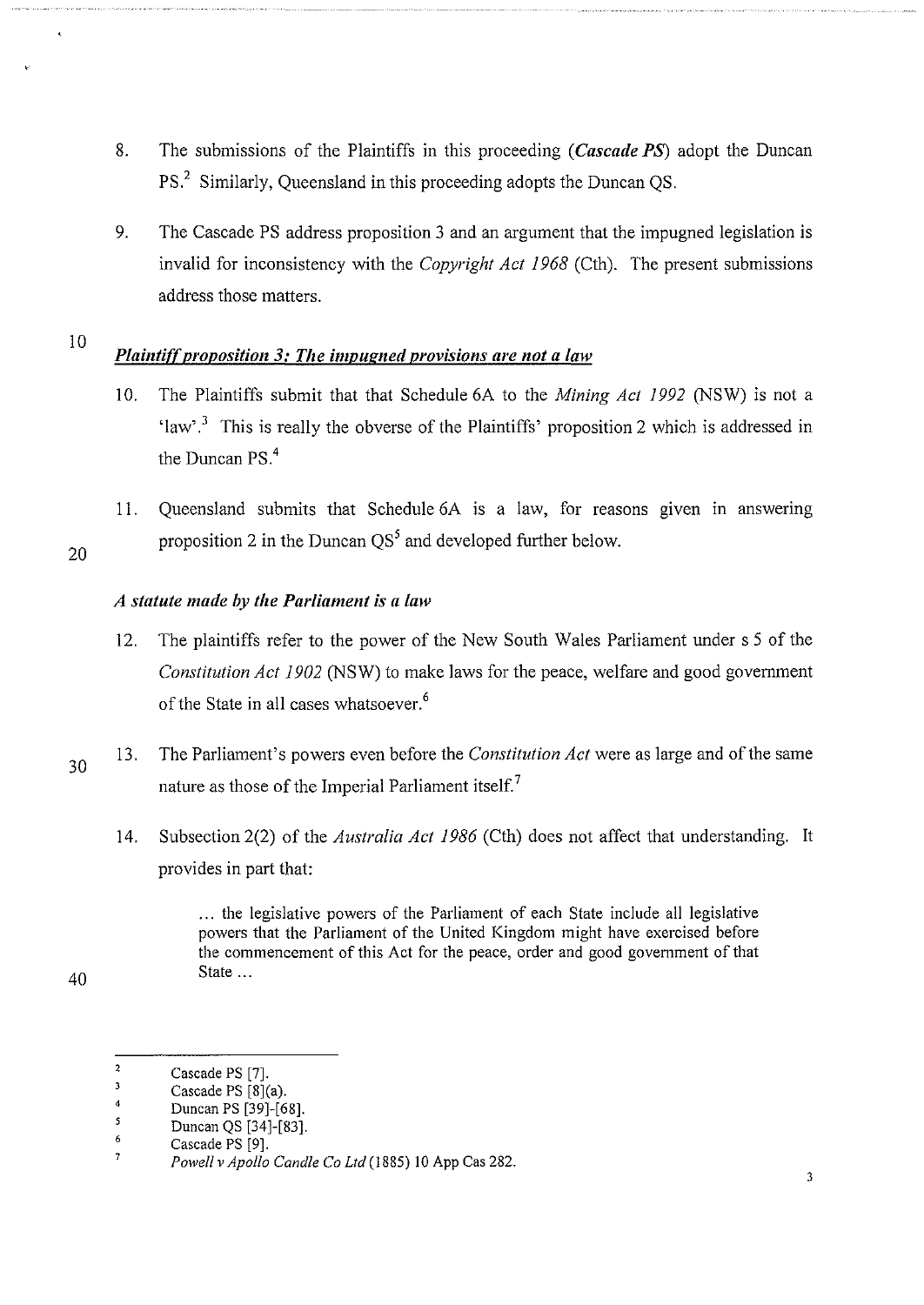- 15. That provision refers to the legislative powers of the State and Imperial Parliaments. It does not affect non-legislative powers.
- 16. In *Kable v Director of Public Prosecutions (NSW) (Kable), <sup>8</sup>*Dawson J traces a long and consistent line of authority relating to the supremacy of Parliament.<sup>9</sup> It suffices for present purposes to note that the plenary law-making power of the Parliament was recognised as such 'even in an era when emphasis was given to the character of colonial legislatures as subordinate law-making bodies'.<sup>10</sup>
- 17. Queensland submits that the orthodox understanding that this lawmaking power is plenary in nature and unlimited as to subject-matter should not be disturbed.
- 18. The plaintiffs cite Dawson J's reasons in *Kable* to the effect that for the purposes of s 5 of the *Constitution Act,* 'law' means 'statute'. The plaintiffs seek to dilute that 20 statement on the basis that his Honour was in dissent in *Kable*.<sup>11</sup> While Dawson J was in dissent in the result, his Honour's view of s 5 of the *Constitution Act* was explicitly supported by Brennan CJ and McHugh J, and implicitly by Toohey  $J<sup>12</sup>$  While Gaudron and Gummow JJ did not expressly consider the point, their reasons can only be understood on the basis that the impugned law was indeed a law.

# *Legislative power may be exercised in relation to specific subject-matter*

19. In *Randwick City Council v Minister for the Environment<sup>13</sup>*the Full Court of the Federal Court of Australia approved the following statements of the learned authors de Smith, Woolf and Jowell:<sup>14</sup>

> Other criteria for distinguishing legislative from administrative acts appear in ordinary linguistic usage. In the first place, every measure duly enacted by Parliament is regarded as legislation. If land is compulsorily acquired by means of a Private Act of Parliament or a Provisional Order Confirmation Act, the acquisition is deemed to be a legislative act; though if the acquisition is effected by means of a

30

<sup>40</sup> 

 $\overline{\mathbf{3}}$ (1996) 189 CLR 51 at 9

<sup>189</sup> CLR at 71-76.

<sup>10</sup>  11 *Union Steamship Co of Australia v King* ( 1988) 166 CLR I at 9, cited in *Kable* 189 CLR at 71.

<sup>12</sup>  Cascade PS [10].

<sup>189</sup> CLR at 64 (Brennan CJ), 91 (Toohey J) and 109 (McHugh J).

<sup>13</sup>  (1999) 167 ALR 115; 106 LOERA 47.

<sup>14</sup>  167 ALR 115, 134 [65]; 106 LOERA 47,68-69 [65].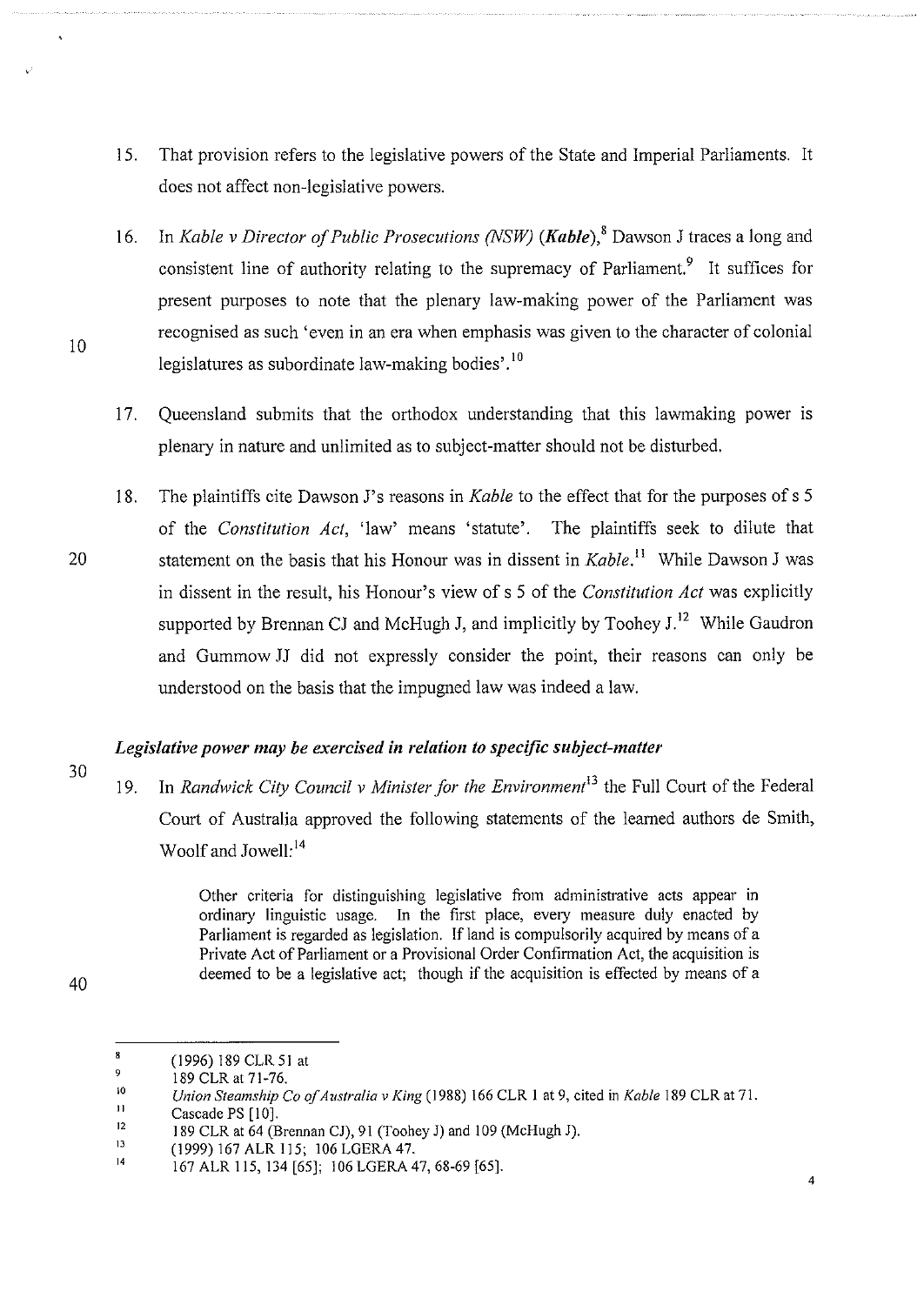compulsory purchase order made under enabling legislation, it will usually be classified as an administrative act ...<sup>15</sup>

- 20. The Plaintiffs submit that the recent trend of authority suggests a more restrictive reading of the term 'law' than that of Dawson J in *Kable*.<sup>16</sup> But the authorities cited do not amount to a trend, or are of limited persuasive value.
- 21. The plaintiffs refer<sup>17</sup> to *Grunseit v Commonwealth* (*Grunseit*).<sup>18</sup> That case concerned a distinction between legislative and executive powers, not legislative and judicial. In that context, Latham CJ said:<sup>19</sup>

The general distinction between legislation and the execution of legislation is that legislation determines the content of a law as a rule of conduct or a declaration as to power, right or duty, whereas executive authority applies the law in particular cases.

22. Of that proposition, Gummow **J** (as a judge of the Federal Court of Australia) m 20 *Queensland Medical Laboratory* v *Blewett* said?<sup>0</sup>

> However, to accept that proposition is not necessarily to accept the further proposition that to qualify as a law, a norm must formulate a rule of general application. The concept of law as a general command was a feature of Austinian positivism. But, as Professor Raz has pointed out, 'individual norms' which apply only to the action of a single person on a single occasion may still be classed as laws, and this is so although the operation of such laws must necessarily be upon particular cases.

30 23. See also examples of 'special legislation' cited in *Building Construction Employees and Builders' Labourers Federation (NSW) v Minister for Industrial Relations.*<sup>21</sup>

## *Legislative power may be exercised to extinguish specific rights*

24. In *Newcrest Mining (WA) Ltd v The Commonwealth*<sup>22</sup> this Court considered the effect of proclamations made under s 7(8) of the *National Parks and Wildlife Conservation Act*  1975 (Cth), extending the area of Kakadu National Park. Section 10(1A) of the Act prohibited the 'the recovery of minerals' from Kakadu National Park. This Court found

10

40

<sup>15</sup>  De Smith, Woolf and Jowell, *Judicial Review of Administrative Action* (5<sup>th</sup> Edition, 1995).

<sup>16</sup>  Cascade PS [10].

<sup>17</sup>  Cascade PS [12].

<sup>18</sup>  (1943) 67 CLR 58.

<sup>19</sup>  (1943) 67 CLR 58 at 82.

<sup>20</sup>  (1988) 84 ALR 615, 635.

<sup>21</sup>  22 (1986) 7 NSWLR 372, 390 (Kirby P).

<sup>(1997) 190</sup> CLR 513.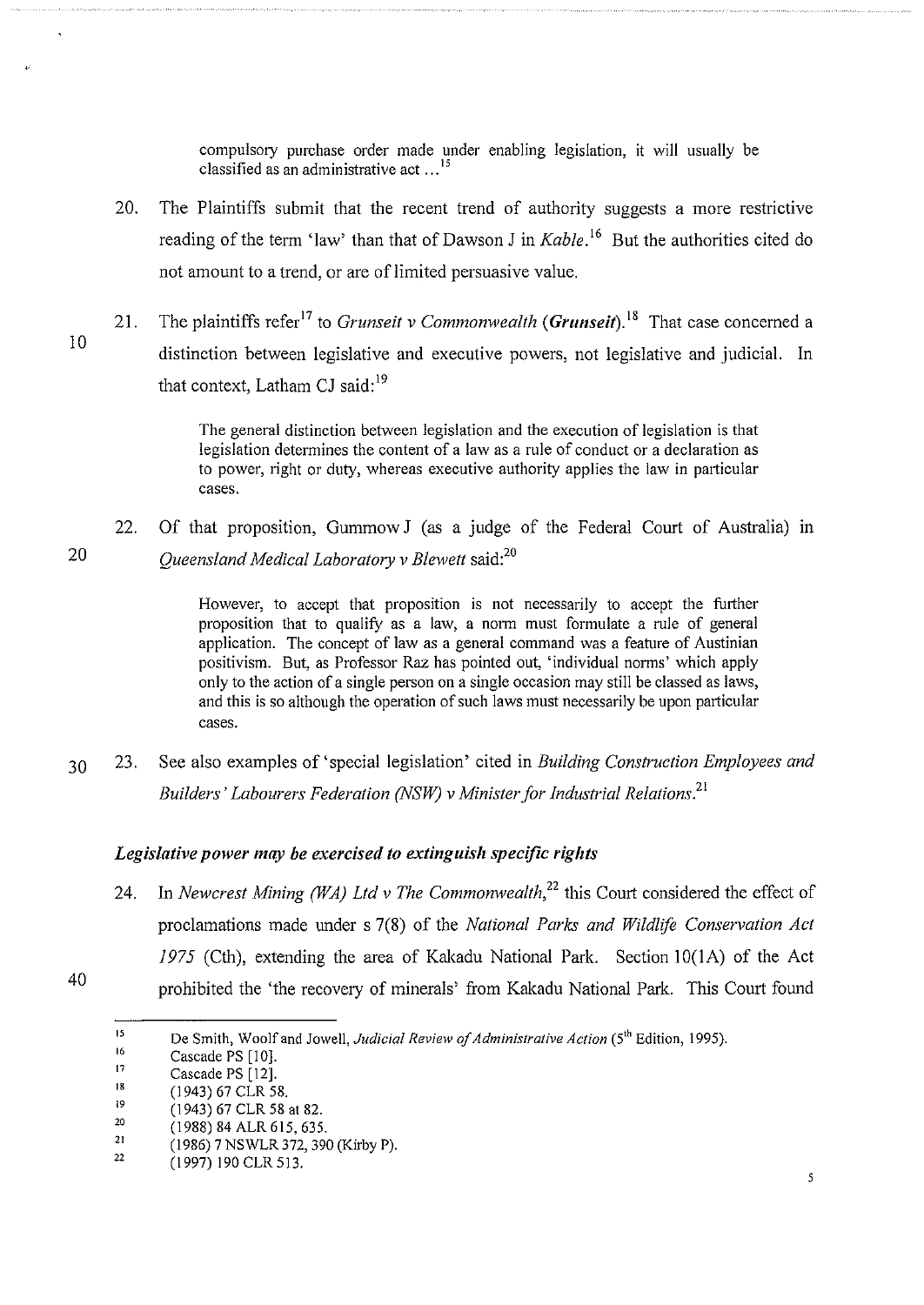that the proclamations were invalid to the extent that they effected an acquisition of property other than on just terms. There was no suggestion in the case that s 7(8) or  $10(1A)$  was not a law.

- 25. In *Australian Building Construction Employees' and Builders Labourers' Federation v Commonwealth*  $(BLF \text{ Case})$ ,<sup>23</sup> this Court considered a Commonwealth Act that empowered a Minister to order that a particular union be deregistered. At the time, the union was engaged in litigation challenging a declaration by the Conciliation and Arbitration Commission that union employees had contravened certain undertakings and agreements. The effect of the declaration was to empower the Minister under the Act to order that the union be deregistered, and the Minister had so ordered.
- 26. The union's principal submission was that the Act was invalid because it amounted to an exercise of judicial power. The Court held that the legislation was valid and not an exercise of judicial power. The Court said:<sup>24</sup>

... [there is no support] for the contention that the provisions in Ch III governing the judicial power prevent the Parliament from exercising its legislative power so as to abrogate or alter rights and liabilities which would otherwise be subject to a judicial determination.

It matters not that the motive or purpose of the Minister, the Government and the Parliament in enacting the statute was to circumvent the [legal] proceedings [brought by BLF against the Minister] and forestall any decision which might be given in those proceedings.

- 27. As demonstrated in Queensland's submissions in the Duncan proceeding<sup>25</sup>, a statute may deal with the subject-matter of a pending judicial proceeding,  $^{26}$  even if to do so amounts to the exercise of judicial power.<sup>27</sup> In keeping with the nature of the lawmaking power, the motive of the government or the legislature in enacting such a law is
- 40

 $\ddotsc$ 

10

20

<sup>23</sup>  (1986) 161 CLR 88.

<sup>24</sup>  I6I CLR at 96-97.

<sup>25</sup>  26 Duncan QS [65]-[69].

*Australian Building Construction Employees' and Builders Labourers' Federation v Commonwealth*  (1986) I6I CLR 88; *Building and Construction Employees and Builders Labourers' Federation (NSW) v Minister for Industrial Relations* (1986) 7 NSWLR 372; *H A Bachrach Pty Ltd v Queensland* (1998) I95 CLR 547.

<sup>27</sup>  *Building and Construction Employees and Builders Labourers' Federation (NSW) v Minister for Industrial Relations* (1986) 7 NSWLR 372 at 38I (Street CJ), 4IO and 4I3 (Mahoney JA); *Layv Employers Mutual Ltd* (2005) 66 NSWLR 270, at 287 [50], 290 [59].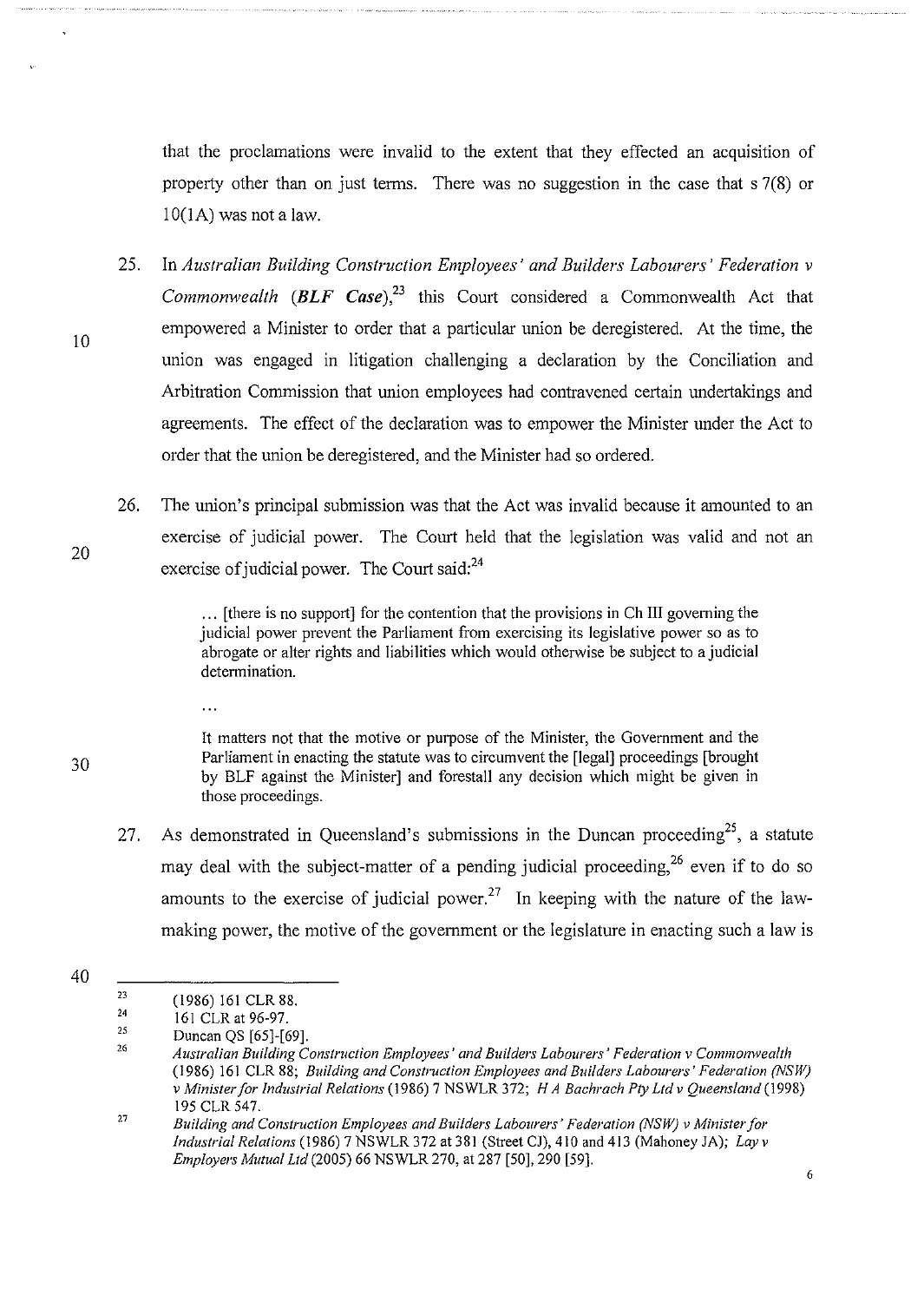$i$ irrelevant.<sup>28</sup> If the Parliament may deal with the subject-matter of pending judicial proceedings, *a fortiori* it may deal, as here, with rights that are not the subject of pending judicial proceedings.

#### *Contrast with judicial and executive power*

28. In contrast to judicial power, it is often said that the defining characteristic of legislative 10 power is that by legislative enactment, it creates or determines (but not by way of inquiry, but by exercise of discretion and power) what the content of the law will be, and includes the power to change the law. In the *Boilermakers' Case,* the majority said: $^{29}$ 

> Legislative power is very different in character to judicial power: the general authority of the Parliament of the Commonwealth to make laws upon specific subjects at discretion bears no resemblance to the judicial power.

#### 20 29. Justice Holmes said in *Prentis v Atlantic Coast Lin* Co:<sup>30</sup>

A judicial inquiry investigates, declares and enforces liabilities as they stand on present or past facts and under laws supposed already to exist. That is its purpose and end. Legislation on the other hand looks to the future and changes existing conditions by making a new rule to be applied thereafter to all or some part of those subject to its power ... And it does not matter what inquiries may have been made as a preliminary to the legislative act. Most legislation is preceded by hearings and investigations. But the effect of the inquiry, and of the decision upon it is determined by the nature of the act to which the inquiry and decision lead up  $\ldots$  The nature of the final act determines the nature of the previous inquiry. As the judge is bound to declare the law he must know or discover the facts that establish the law. So when the final act is legislative the decision which induces it cannot be judicial in the practical sense, although the question considered might be the same that would rise in the trial of a case.

30. Legislative power is often also defined by contrast with executive power.<sup>31</sup>

> The general distinction between legislation and the execution of legislation is that legislation determines the *content of a law* as a rule of conduct or a declaration as to power, right or duty, whereas executive authority applies the law in particular cases'.

30

<sup>28</sup>  29 *Australian Building Construction Employees' and Builders Labourers' Federation v Commonwealth*  ( 1986) 161 CLR 88, 96-97; *H A Bachrach Pty Ltd v Queensland* (1998) 195 CLR 547, 561 [12].

*R v Kirby; Ex Parte Boilermakers' Society of Australia* (1956) 94 CLR 254, 279-80 (Dixon CJ, McTiernan, Fullagar and Kitto JJ).

<sup>30</sup>  211 US 210, 226-7 (1908); [53 Law. Ed. 150, 158-9], cited referred to in *R v Davison* (1954) 90 CLR 353,370 (Dixon CJ and McTiernan J).

<sup>31</sup>  *Commonwealth v Grunseit* (1943) 67 CLR 58, 82. See also *Minister for Jndusoy and Commerce v Tooheys Ltd* (1982) 60 FLR 325, 331.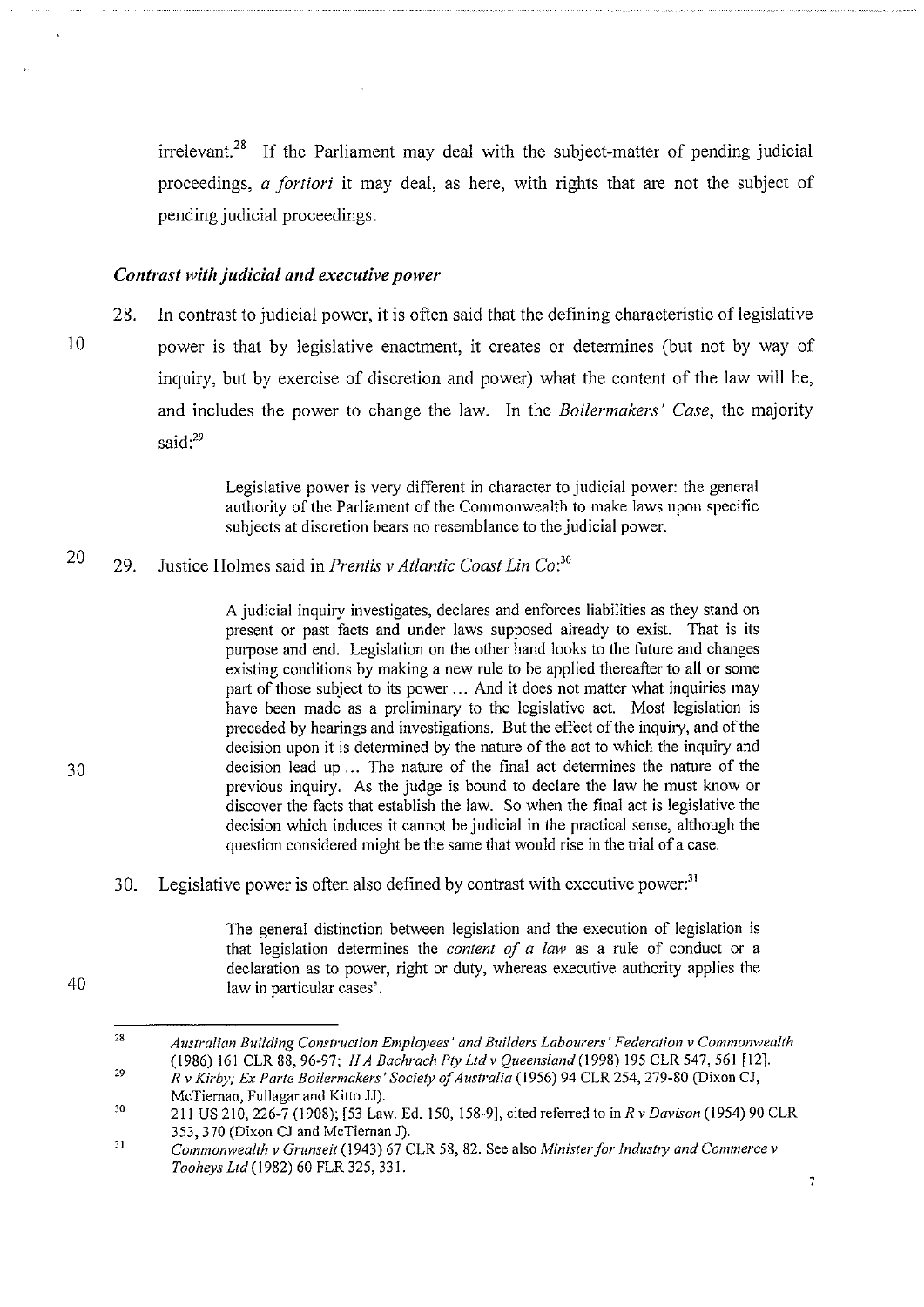31. In cases where there is doubt about the nature of the power exercised, assistance in determining its nature can be derived by giving consideration to the 'character of the body on which the power is conferred'.<sup>32</sup>

## *Limitations on law-making power*

- 10
- 32. The only recognised limitations on the law-making power of the State Parliaments are:
	- (a) the entrenchment of 'manner-and-form' provisions;<sup>33</sup>
	- (b) express and implied limitations arising from the Commonwealth Constitution.<sup>34</sup>
- 33. The Plaintiffs do not suggest that the former is engaged in this case.

34. The Plaintiffs' attempt to extrapolate the *Kable* and *Kirk* principles into a rule that the State Parliaments cannot exercise judicial power should be rejected for the reasons 20 given in Queensland's submissions in the Duncan proceeding.<sup>35</sup>

# *Characteristics of a law*

- 35. The following characteristics of a law may be drawn from these authorities:
	- (a) generally, every measure duly enacted by Parliament can be regarded as legislation;
- (b) legislation which abrogates or alters rights and liabilities (including proprietary rights, mining interests or a right for an entity to exist, conferred by statute) may be legitimately passed in respect of individual corporate or other legal entities or organisations;
	- (c) the motive of the legislature for passing such a law is irrelevant, even if it is to forestall potential legal proceedings which might be brought against the State.

40

<sup>32</sup>  *R v Ludeke; Ex parte Australian Building Construction Employees' and Builders Labourers' Federation* (1985) 159 CLR 636, 655. See also *McWilliam v Civil Aviation Safety Authority* (2004) 142 FCR 74, 83-84 and authorities cited there.

<sup>33</sup>  *Australia Actl986* (Cth), s 2(2).

<sup>34</sup>  35 E.g. Commonwealth Constitution, s 109; the *Kable* principle; and the implied freedom of political communication recognised in *Lange v Australian Broadcasting Corporation* (1997) 189 CLR 520.

Duncan QS [24]-[33].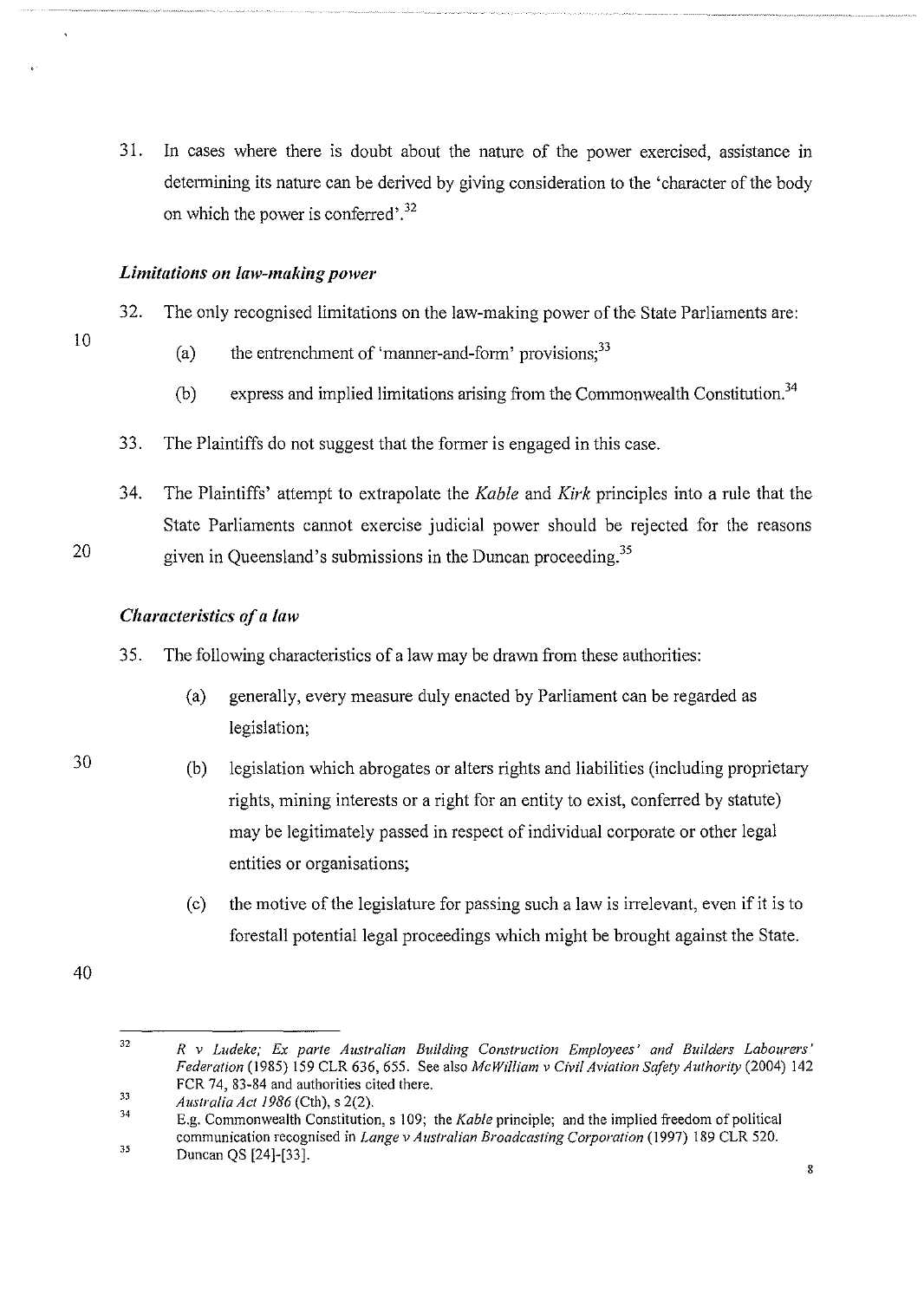## *Characteristics of the impugned provisions*

- 36. The impugned provisions here fit comfortably within that understanding. As Queensland has noted in relation to proposition 2,36 the *Mining Act* establishes a general scheme for the grant of statutory licences to explore for and recover minerals. There is no dispute that the general scheme is a law. Schedule 6A is not different in kind from the general scheme. It declares the legal effect of certain previously granted licences. It 'determines the content of a law as  $\dots$  a declaration as to power, right or duty'.<sup>37</sup>
- 37. The key features of Schedule 6A, relevant for present purposes, which demonstrate that it represents a conventional exercise of legislative power are as follows:
	- (a) it is a duly enacted law of the NSW Parliament, not a decision of a court;
	- (b) it does not address itself to resolving a controversy or deciding any question of law which had arisen between any parties, including between the State and another party;
	- (c) the purpose of the Parliament in enacting it was not to conduct an inquiry into the current state of the law or attempt to make any findings of fact relevant to a controversy between parties;
	- (d) the NSW Parliament did not apply existing law to facts as found by it, and issue any judgment, instead, it created new law;  $38$
	- (e) the NSW Parliament had already satisfied itself of certain facts (that relevant exploratory licences had been issued through tainted processes) which appear to have motivated the legislature to enact Schedule 6A, the motive for legislation being irrelevant to its validity;
	- (f) the purposes of the Parliament in enacting Schedule 6A were, *inter alia,* to restore public confidence in the allocation of the State's valuable mineral resources, to promote integrity in public administration, and to place the State, as nearly as possible, in the same position as it would have been had the relevant licences not been granted (these are broad policy objectives, usually

30

20

10

<sup>36</sup>  Duncan QS [34]-[54].

<sup>37</sup>  *Grunseit v Commonwealth* (1943) 67 CLR 58 at 82.

<sup>38</sup>  Schedule 6A, clause 3(d) provides that it does not preclude actions for personal liability against individuals, including public officials, which might arise from the tainted processes.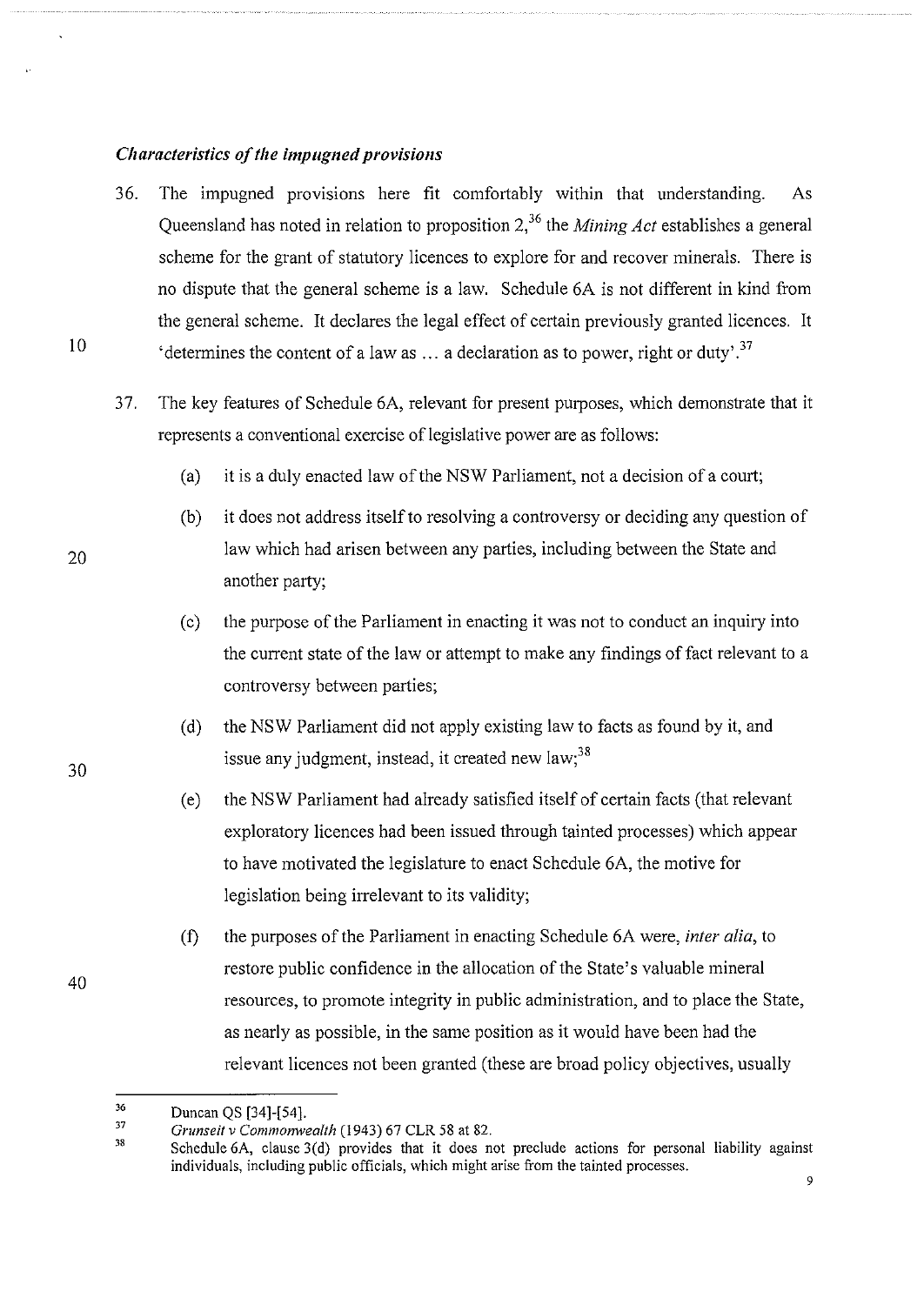characteristic of the exercise of legislative or executive power, not judicial power);

- (g) those purposes were to be achieved by the specific provisions of Schedule 6A, which were to:
	- (i) cancel the relevant licences;
	- (ii) ensure the State had the opportunity of issuing new licences in respect of the relevant mining interests;
	- (iii) ensure that no person, whether or not personally implicated in any wrongdoing, could benefit from the tainted processes;
	- (iv) to protect the State against potential for further loss or damage and claims for compensation without precluding actions for personal liability against individuals, including public officials who had been implicated in the tainted processes (making it clear Parliament had no intention of making any findings in respect of guilt or innocence).

## *The Plaintiffs' submissions*

- 38. The Commonwealth's submission in *Plaintiff* S157/2002 v Commonwealth<sup>39</sup> of a hypothetical law conferring an open-ended administrative discretion with respect to the entry of aliens was not 'rejected' as the Plaintiffs here submit<sup>40</sup> but doubted.<sup>41</sup> In any 30 event, of course, the submission concerned a hypothetical law.
	- 39. The *Work Choices Case* is equally unhelpful to the Plaintiffs.42 The cited passage from the reasons of the plurality merely describes a union's submissions.<sup>43</sup> That submission was rejected because it was erroneous in four respects arising from the construction of the statute.<sup>44</sup> In any event, the impugned provision there was a regulation-making power, which is not at all comparable with the impugned provisions here, which could hardly be more clear or definite in their scope and effect.

20

10

<sup>39</sup>  40 (2003) 211 CLR 476 at 512 [100]-[101].

Cascade PS [10].

<sup>41</sup>  (2003) 211 CLR 476 at 513 [102].

<sup>42</sup>  Cascade PS [13].

<sup>43</sup>  44 *Australian Workers' Union v Commonwealth* (2006) 229 CLR 1 at 176 [400] (Gleeson CJ, Gummow, Hayne, Heydon and Crennan JJ).

<sup>229</sup> CLR at 178-181 [407]-[417].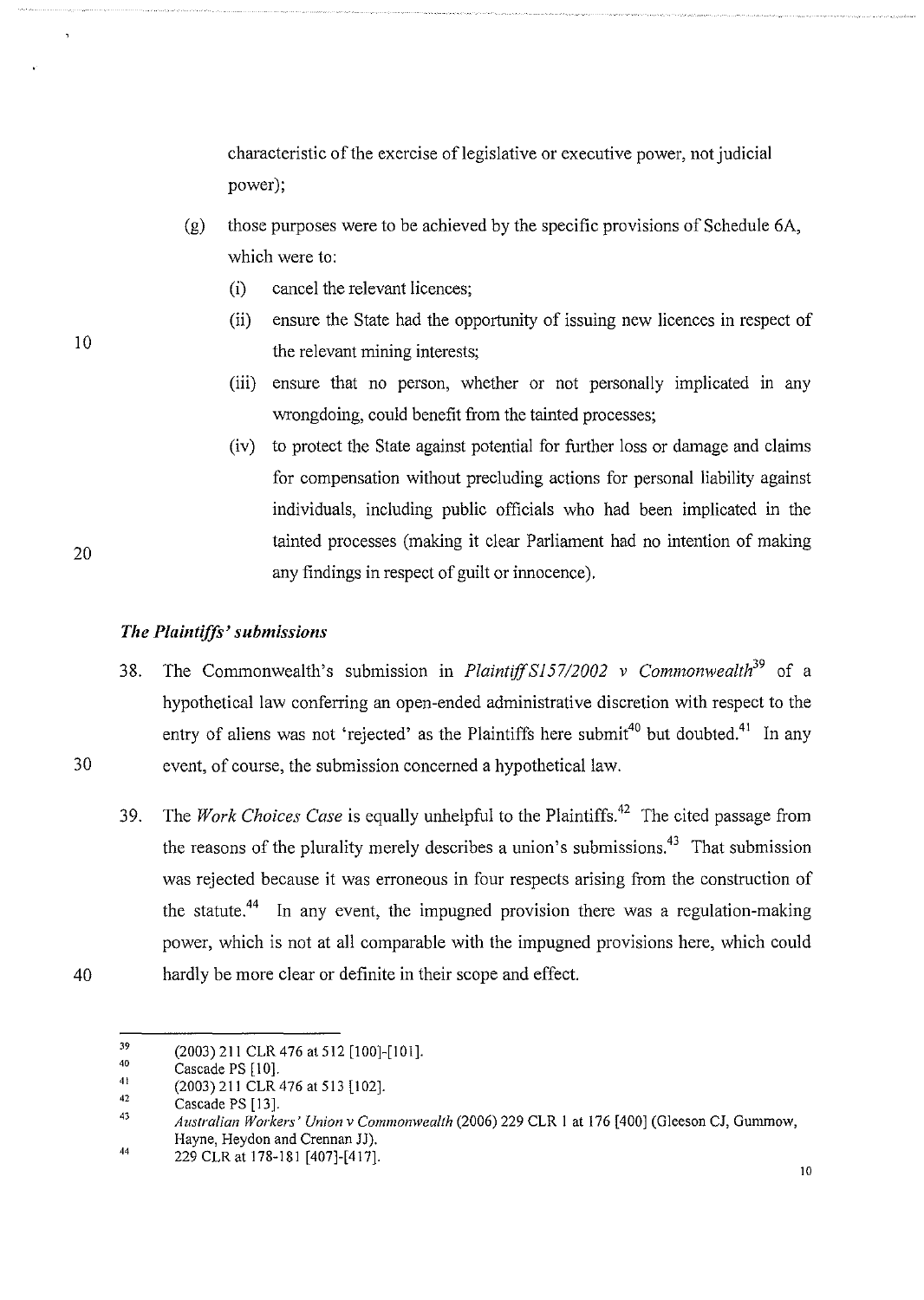- 40. It does not follow that because similar words are used in the chapeau of s 51 of the Commonwealth Constitution and in s 5 of the *Constitution Act 1902* they must bear the same meaning.<sup>45</sup> The history of the New South Wales and Commonwealth legislatures are quite different, as Dawson J's reasons in *Kable* demonstrate. The nature of the two legislatures is also quite different. The New South Wales legislature's powers are plenary and those of the Commonwealth are limited.
- 41. As to the Plaintiffs' three reasons why the word 'laws' should bear the same meanings in the two constitutions: 46
	- (1) The circumstance that the *Constitution Act 1902* was enacted after the Commonwealth Constitution can have little if any weight. The form of words used owes more to previous versions of the New South Wales constitution than to the Commonwealth Constitution. Many former British colonies established constitutions before 1902, but idiosyncratic interpretations of them cannot affect the meaning of s 5. In any event, Latham CJ's interpretation of the chapeau to s 51 lay decades into the future.
	- (2) Section 5 of the *Constitution Act* is subject to the *Commonwealth of Australia Constitution Act.* The State constitutions were continued, subject to the Commonwealth Constitution, as at the establishment of the Commonwealth, until altered in accordance with the State constitutions: s 106. It is not expressly provided that a State constitution that is altered after the establishment of the Commonwealth is subject to the Commonwealth Constitution. Moreover, every power (not just every law-making power) of a colonial parliament, unless it is exclusively vested in the Commonwealth Parliament, continues as at the establishment of the Commonwealth: s 107. But in any event, any subjection of State constitutions to the Commonwealth Constitution does not have the result that words in a State constitution that had an established meaning are now taken to have a narrower meaning.
	- 45 Cascade PS [14].

11

30

10

20

<sup>46</sup>  Cascade PS [9]-[26].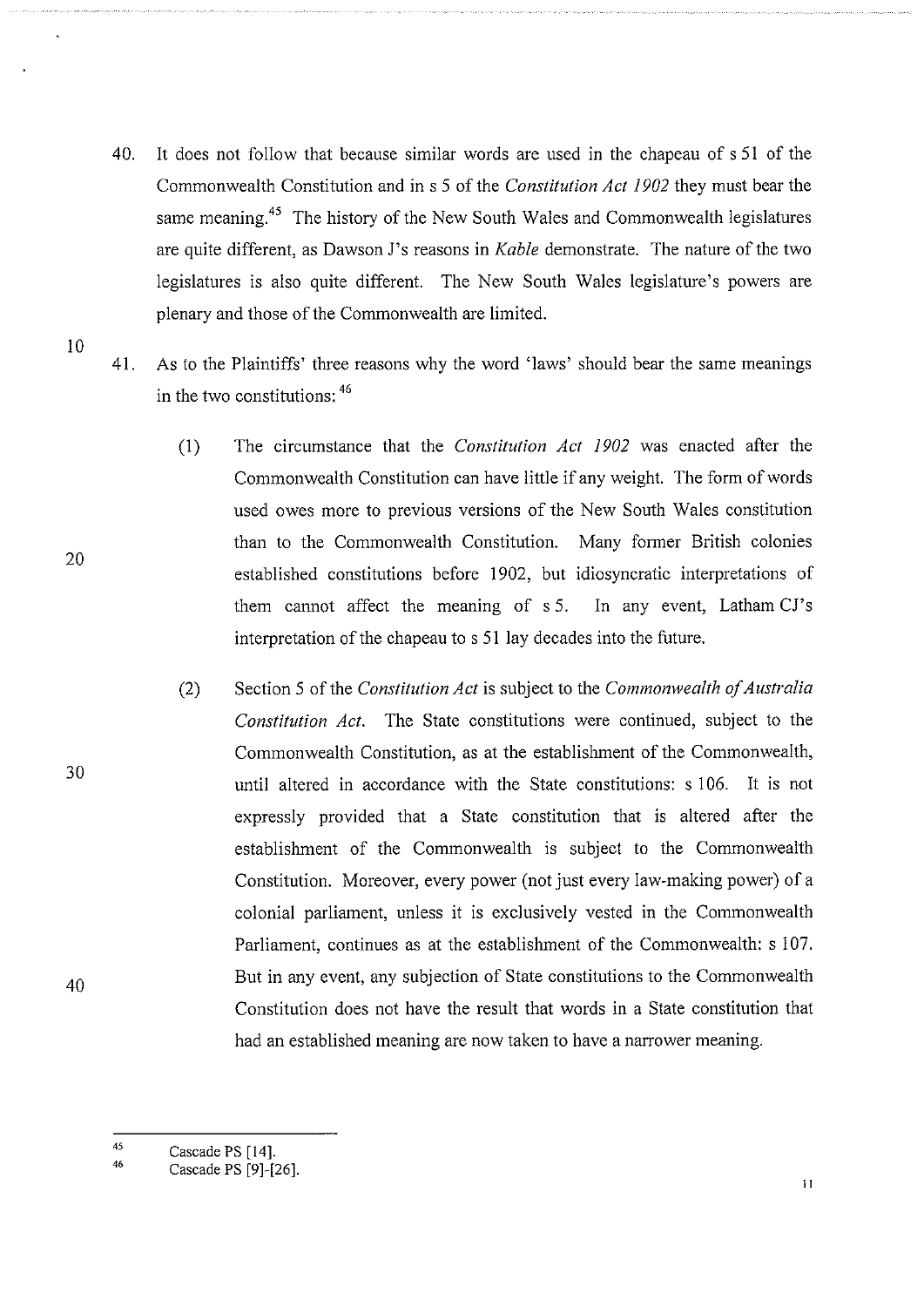- (3) Section 109 relates to inconsistency of Commonwealth and State laws, not the validity of State laws by reference to State constitutions. The statements in *Ex parte McLean<sup>47</sup>*and *Momcilovic v The Queen<sup>48</sup>*are of limited assistance because they are made in the context of s 109 inconsistency, not of consideration of what is and is not a State law. Indeed, in *Momcilovic*  Gummow J expressly confined his remarks to the context of s 109.<sup>49</sup>
- 42. The Plaintiffs' reliance on the full faith and credit provisions of the Commonwealth Constitution is misplaced.<sup>50</sup> Their submissions claim that ss  $51(xxy)$  and s 118 distinguish between laws and judicial proceedings of the States. But neither provision makes a distinction. Rather, they conflate those proceedings with other public acts and records. That is not surprising in the context of the provisions, whose purpose is to ensure the recognition throughout the Commonwealth of the public acts and records of 20 the States. Both provisions treat legislative and judicial acts in the same way.
- 43. The Plaintiffs' reliance on *The Thrasher*<sup>51</sup> *may* be dismissed at once for several reasons, of which it suffices to mention two. First, the constitutional history of British Columbia is far removed from that of New South Wales. Second, the Supreme Court's judgment turned on the power of the provincial legislature to regulate the procedure of the Court. In that regard, the Court was more concerned with construing the words 'administration 30 of justice' as the subject-matter of the law-making power, rather than with what is and is not a 'law'. The Court's conclusion that s 92 of the *British North America Act 1867*  (Imp) did not include power to make laws with respect to executive and judicial functions was simply the result of its construction of s 92, and involved no constitutional considerations that are relevant here.
	- 44. The Plaintiffs' submission that the absence of an inherent power to punish for contempt<sup>52</sup> confuses the powers of the separate houses to punish for contempt with the

40

<sup>47</sup>  (1930) 43 CLR 472, 483 (Dixon J) cited at Cascade PS [15].

<sup>48</sup>  49 (2011) 245 CLR I, 136 [326] (Hayne J) cited at Cascade PS [16]; 245 CLR at 106-107 [226, 229,232, 233] (Gummow J) cited at Cascade PS [17]-[18].

<sup>245</sup> CLR at 106 [226, 229], cited at Cascade PS [17].

<sup>50</sup>  Cascade PS [20].

<sup>5</sup>I *Sewell v British Columbia Towing and Transportation Co Ltd (The 'Thrasher')* (1882) I BCR (Pt I) 153 cited at Cascade PS [22-23].

<sup>52</sup>  Cascade PS [24-25].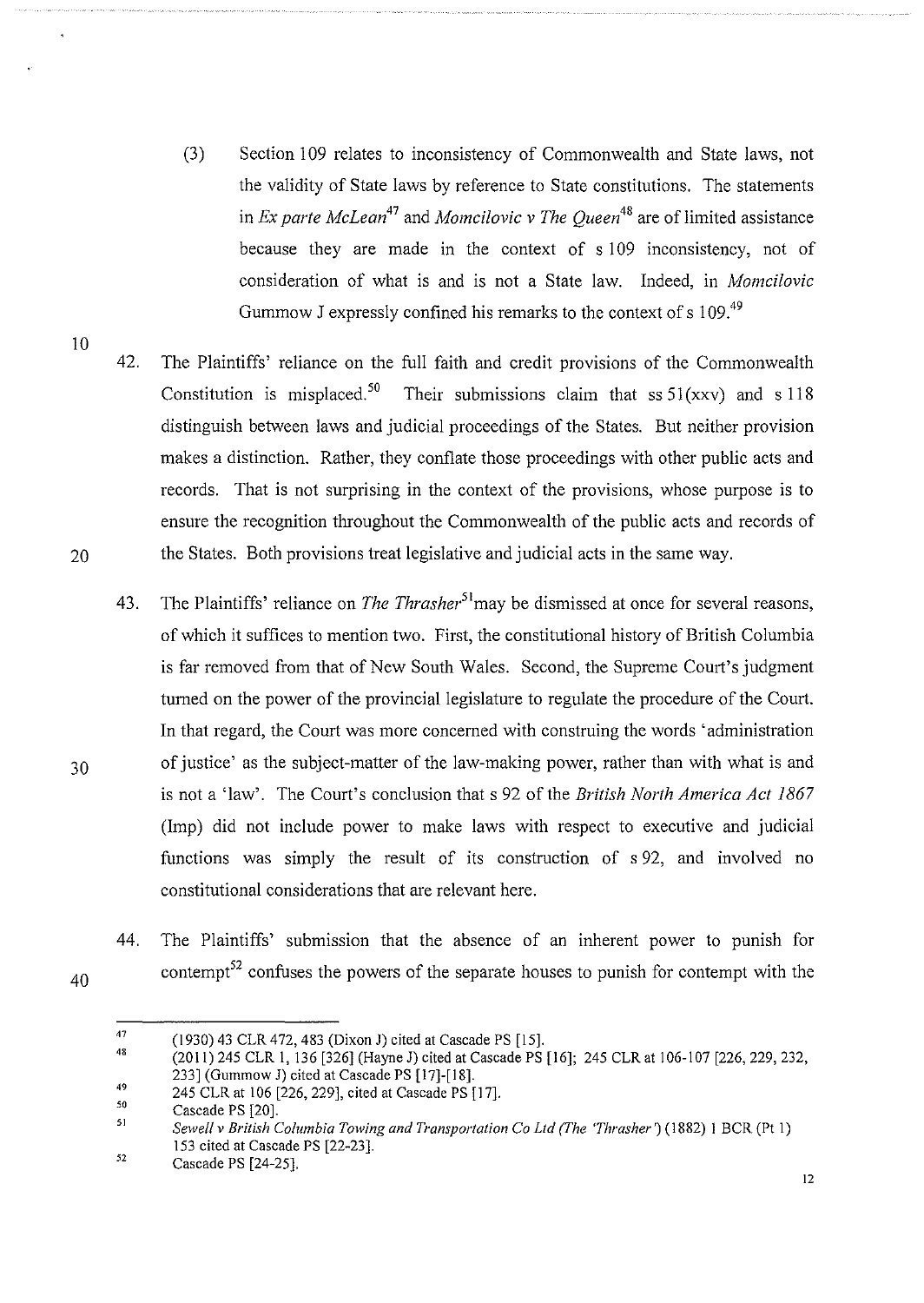law-making power of the Parliament under s 5 of the *Constitution Act.* The inherent powers of the houses is irrelevant; the present issue is about the extent of the lawmaking power of the Parliament as a whole.<sup>53</sup> That power clearly extends to conferring a statutory power to punish for contempt: *Constitution Act,* s 7.

## *Conclusion -Plaintiffs' proposition 3*

10 45. Ultimately, Queensland submits that the enactment of the impugned provisions was not a judicial act but a legislative act. The reasons for this Court's unanimous judgment in the *ELF case* in relation to the registration and deregistration of industrial organisations are directly applicable to the issue and cancellation of exploration licences:<sup>54</sup>

> Just as it is entirely appropriate for Parliament to select the organizations which shall be entitled to participate in the system of conciliation and arbitration, so it is appropriate for Parliament to decide whether an organization so selected should be subsequently excluded and, if need be, to exclude that organization by an exercise of legislative power.

46. In the same way, it is entirely appropriate for the New South Wales Parliament to prescribe a process for the issue of exploration licences to applicants under the statutory procedure, and it is equally appropriate for the Parliament to decide for whatever reasons it thinks fit to cancel any such licences.

## *Section 109 inconsistency*

47. Queensland adopts the Defendant's submissions as to whether clause 11 of schedule 6A is inconsistent with the *Copyright Act.* 

# PART II: ESTIMATE OF TIME REQUIRED FOR ORAL ARGUMENT

48. The Attorney-General estimates that 15 minutes should be sufficient to present his oral argument.

40

20

30

Dated: 12 November 2014.

53 54 The *Legislature* means the Queen with the advice and consent of both Houses: *Constitution Act,* s 3. Australian Building Construction Employees' and Builders Labourers' Federation v Commonwealth (1986) 161 CLR 88, 95 (Gibbs CJ, Mason, Brennan, Deane and Dawson JJ).